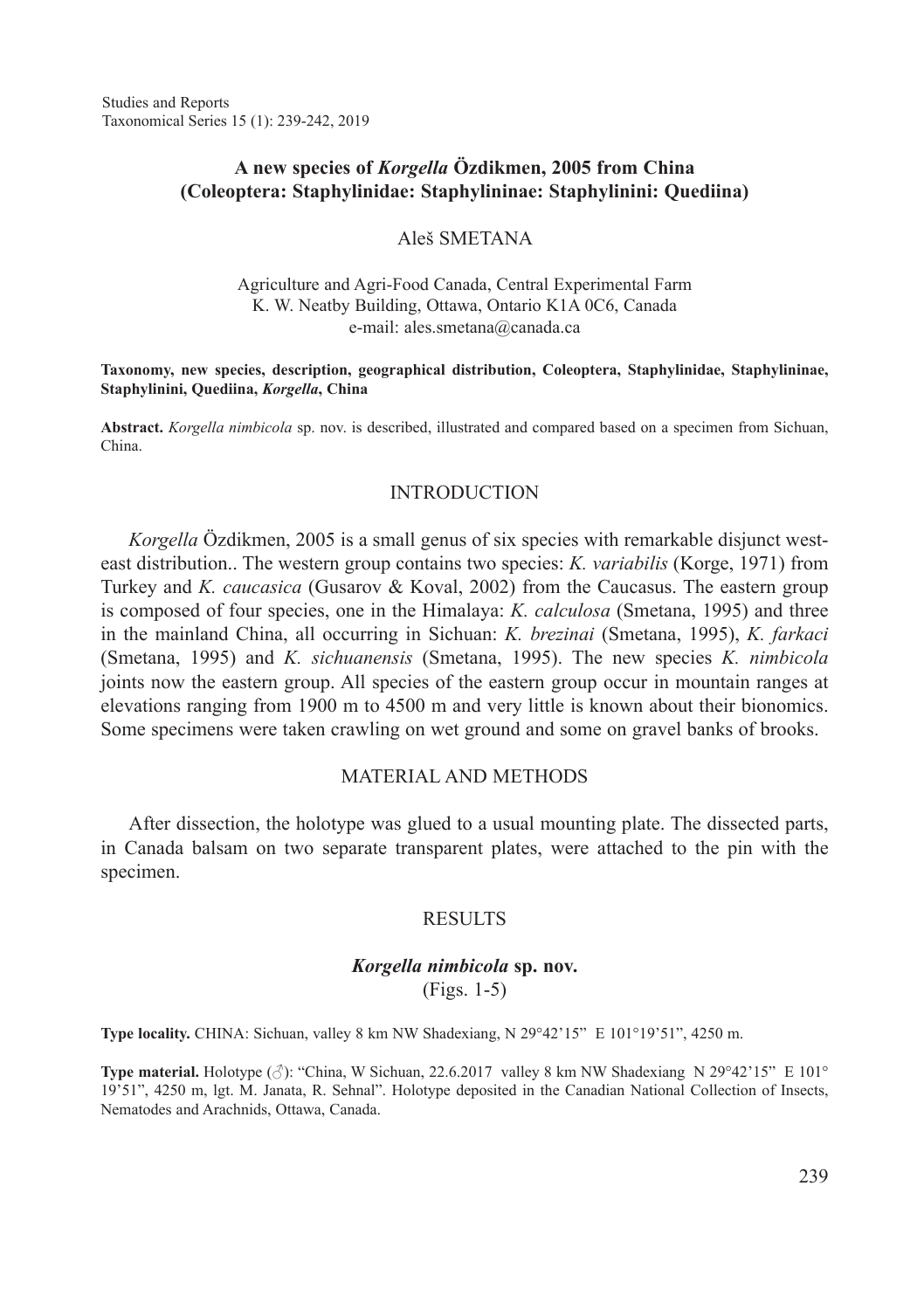**Diagnosis.** Species different from all congeners, in addition to the quite characteristic aedeagus, by the black body coloration, by the characteristic punctation of the pronotum, by the flat, relatively short elytra, and by the absence of the apical fringe of palisade setae on tergite 7.

**Description.** Pitchy black with black head; maxillary and labial palpi dark brunneous, each with paler last segment; antennae piceous, with bases of segments 4-11 inconspicuously milky yellow, the milky yellow portion becoming gradually smaller toward the apex of antenna; front and middle legs dark brown, with tarsi and outer edges of tibiae and femora darkened, hind legs piceous black with paler tarsi. Head of rounded shape, about as long as wide, evenly narrowed behind eyes, with entirely rounded, obsolete posterior angles; eyes small, hardly protruding from lateral contours of head; tempora distinctly longer than eyes seen from above (ratio 1.60); anterior frontal puncture situated at anterio-medial margin of eyes, posterior frontal puncture situated distinctly closer to posterior margin of eyes than to posterior margin of head, no puncture between it and posterior margin of head, temporal puncture situated markedly closer to posterior margin of eye that to posterior margin of head; tempora and posterior portion of head with rather fine and sparse punctation, gradually becoming finer and sparser anteriad, all punctures with relatively long setae, frons with only a few scattered fine punctures and clypeus entirely inpunctate; surface of head with fine, mostly meshed microsculpture becoming finer and denser on frons and clypeus. Neck shiny, devoid of punctures and microsculpture. Antenna long and slender, filiform, segment 1 thicker than segments 2 and 3, segment 3 markedly longer than segment 2 (ratio 2.16), segments 4 -10 distinctly longer than wide, gradually becoming slightly shorter toward apex of antenna, last segment markedly shorter than two preceding segments combined. Pronotum about as long as wide (although visually appearing slightly longer than wide), widest at about apical fourth, moderately transversely convex anteriorly but becoming gradually flatter toward posterior margin, from widest point markedly narrowed anteriad, but moderately so posteriad toward rounded base; lateral portions in posterior half narrowly explanate; dorsal and sublateral rows of punctures not apparent, instead anterior middle portion of pronotum with numerous fine punctures, the rest of middle portion toward posterior margin and anterior corners with extremely fine, scattered punctures, lateral portions largely inpunctate; surface with very fine, superficial microsculpture of oblique waves posteriorly, gradually changed into more or less meshed microsculpture anterio-medially. Scutellum with a few punctures, surface with extremely fine microsculpture of oblique striae. Elytra flat, relatively short, at base narrower than pronotum at widest point, slightly widened posteriad, at suture vaguely shorter (ratio 0.90), at sides as long as pronotum at midline; punctation very fine, moderately dense on surface with very fine, subgranulose microsculpture. Wings not studied. Abdomen with tergite 7 without a pale seam of palisade setae; second tergite (in front of the first fully visible tergite) with a few scattered, fine punctures; punctation of tergites very fine, moderately dense, evenly covering each tergite, gradually becoming sparser toward apex of abdomen, surface between punctures with excessively fine, rudimentary microsculpture.

Male. First four segments of front tarsus markedly dilated, sub-bilobed, each densely covered with tenent setae ventrally; segment two about as wide as apex of tibia, segment four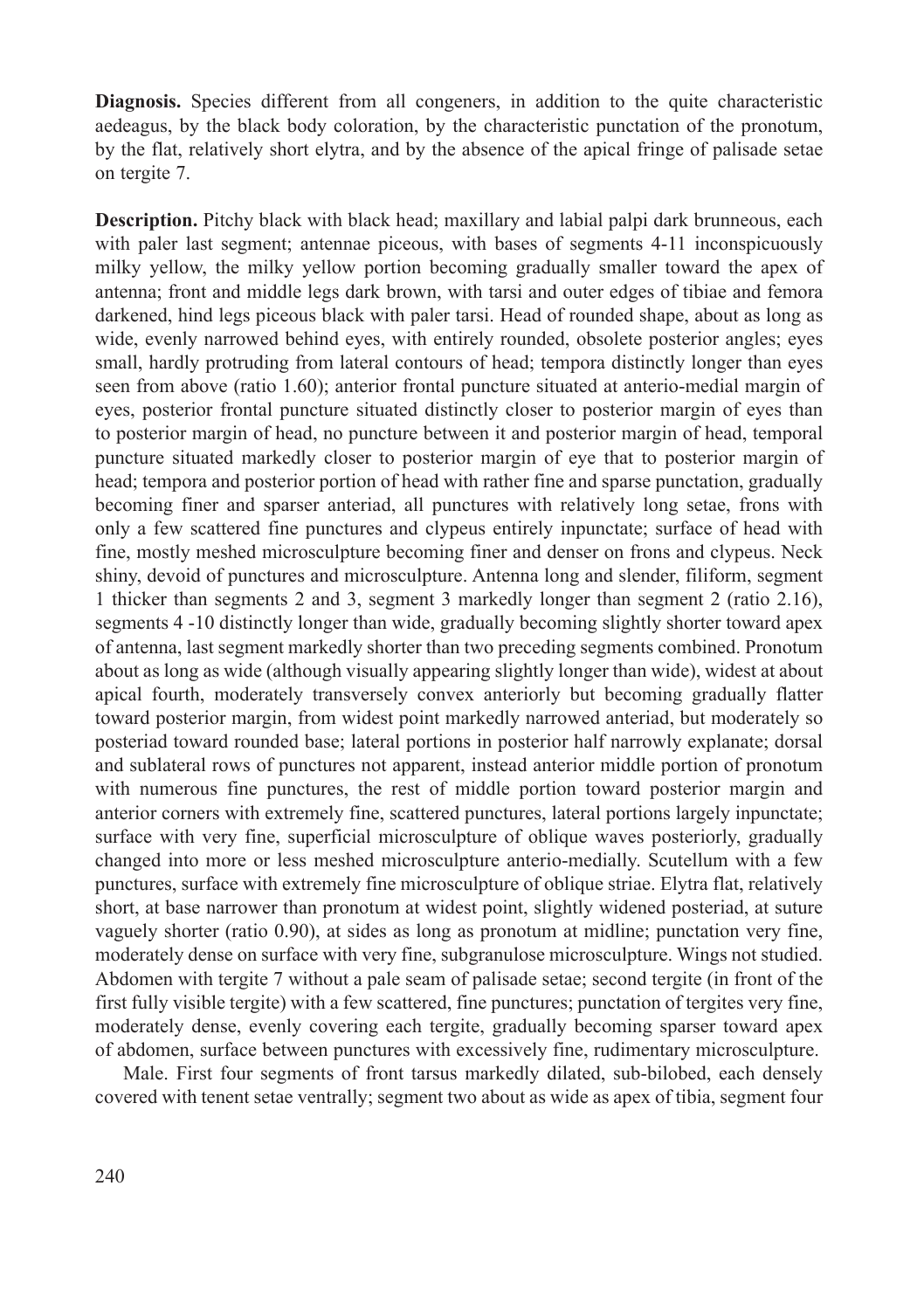

Figs. 1-5: *Korgella nimbicola* sp. nov: 1- apical portion of male abdominal sternite 8; 2- tergite 10 of male genital segment; 3- sternite 9 of male genital segment; 4- aedeagus, parameral view; 5- underside of apical portion of paramere, lacking sensory peg setae.

narrower than preceding segments. Sternite 8 with five long setae on right and four on left side; with wide and rather deep, almost semicircular medioapical emargination, large area before emargination slightly flattened and smooth (Fig. 1). Genital segment with tergite 10 markedly narrowed to arcuate apex with several apical setae, otherwise asetose except for